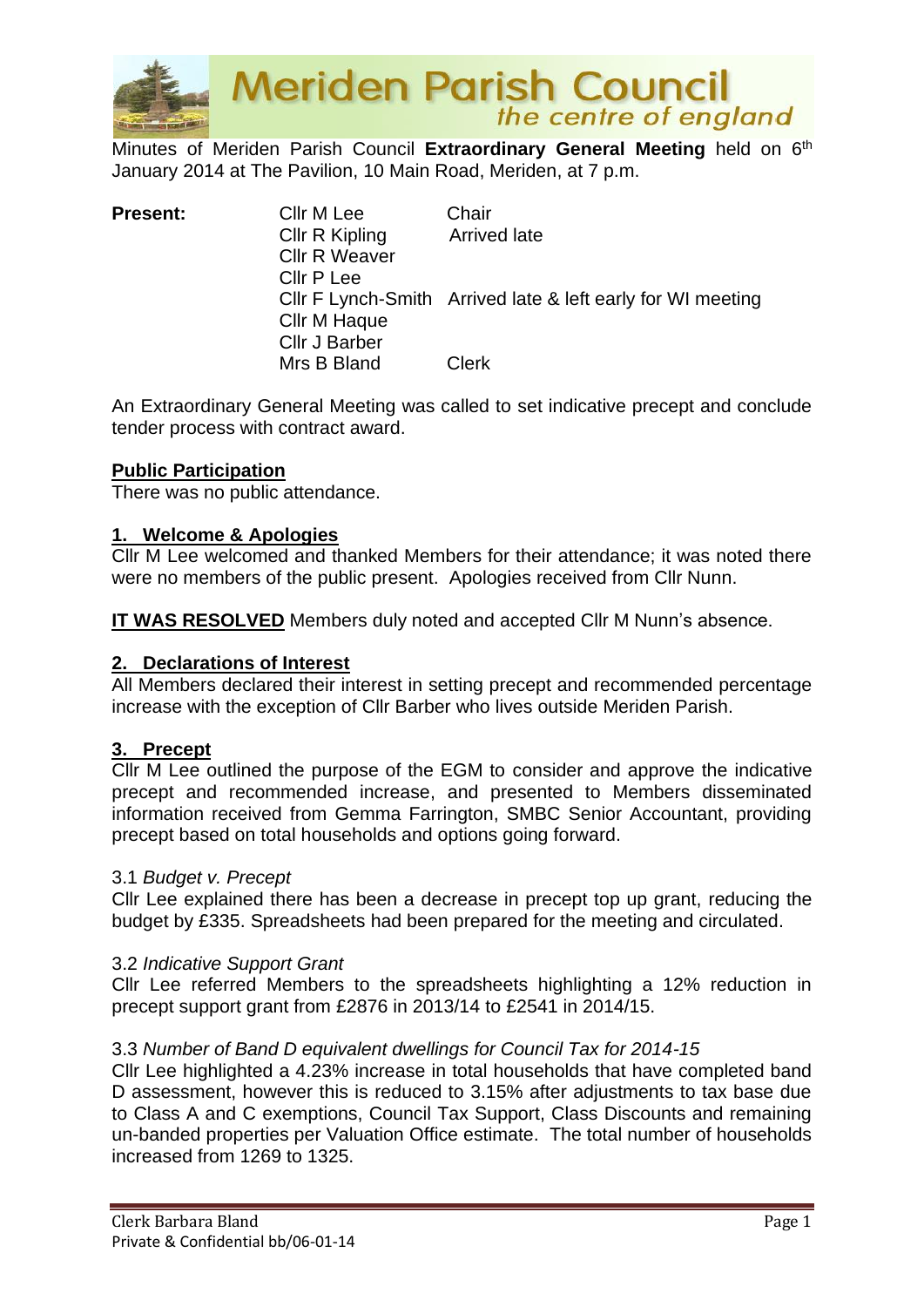

**Meriden Parish Council** the centre of england

# 3.4 *Percentage Increase*

Cllr Kipling recommended a 3% increase in household precept at December's Parish Council meeting. The Chair asked Members for their comments on this proposal.

Cllr Haque asked what it meant financially to each household. The Chair referred Members to the spreadsheet calculation and confirmed 99 pence per year from £32.98 to £33.97 thus increasing by less than 2 pence per week.

Cllr P Lee requested information regarding the 20% reduction in precept the Parish Council implemented some years ago. Cllr Weaver confirmed a substantial reduction was made due to Parish Council un-spent reserves.

Members asked how an increase is to be justified to residents; the Chair replied that justification should be based on the number of band D equivalents against deduction in support grant and a 3% increase would be asked for. Cllr Weaver further commented that the proper tax base of funding calculation has been used to generate 99 pence per household, per year, precept increase as per spreadsheet attached "Precept 2014/15 options based on total households".

**IT WAS RESOLVED** Cllr P Lee proposed a 3% increase which was seconded by Cllr Kipling and unanimously approved by Members.

|                             | $2014/15 - 3\%$ increase = £33.97 ph |
|-----------------------------|--------------------------------------|
| Band D equivalent dwellings | 1325                                 |
| Total precept               | £45,010                              |
| Indicative support grant    | $-E$ 2,541                           |
| Total less grant            | £42,469                              |

# **4. Tender Contract Awards**

The Chair presented contract evaluation carried out during short listing on 16<sup>th</sup> December and interview process on 18<sup>th</sup> and 23<sup>rd</sup> December. Cllr P Lee stated AMS and Dovetail to be the preferred Contractors, both of whom brought their own expertise and enthusiasm for the future development of the Sports Park. The Chair advised recommendation for Brian Ball and Dovetail to be awarded outside village contracts.

The Chair, on behalf of the Clerk and Finance Committee, recommended the following Contract Award, which had been circulated to Members prior to the Christmas break for their consideration:-

Contract 1 – Outdoors Sports Park (non specialist) – Advance Maintenance Services

- Contract 2 Outdoors Sports Park (specialist) Advanced Maintenance Services
- Contract 3 Pest Control Dovetail Facilities Management

Contract 4 – Outdoors Village - Brian Ball

Contract 5 – Street Furniture – Dovetail Facilities Management

Contract 6 – Caretaker/Cleaning – Advance Maintenance Services

Contract 7 – Open/Close – Dovetail Facilities Management

Contract 8 – Essential Maintenance – Dovetail Facilities Management